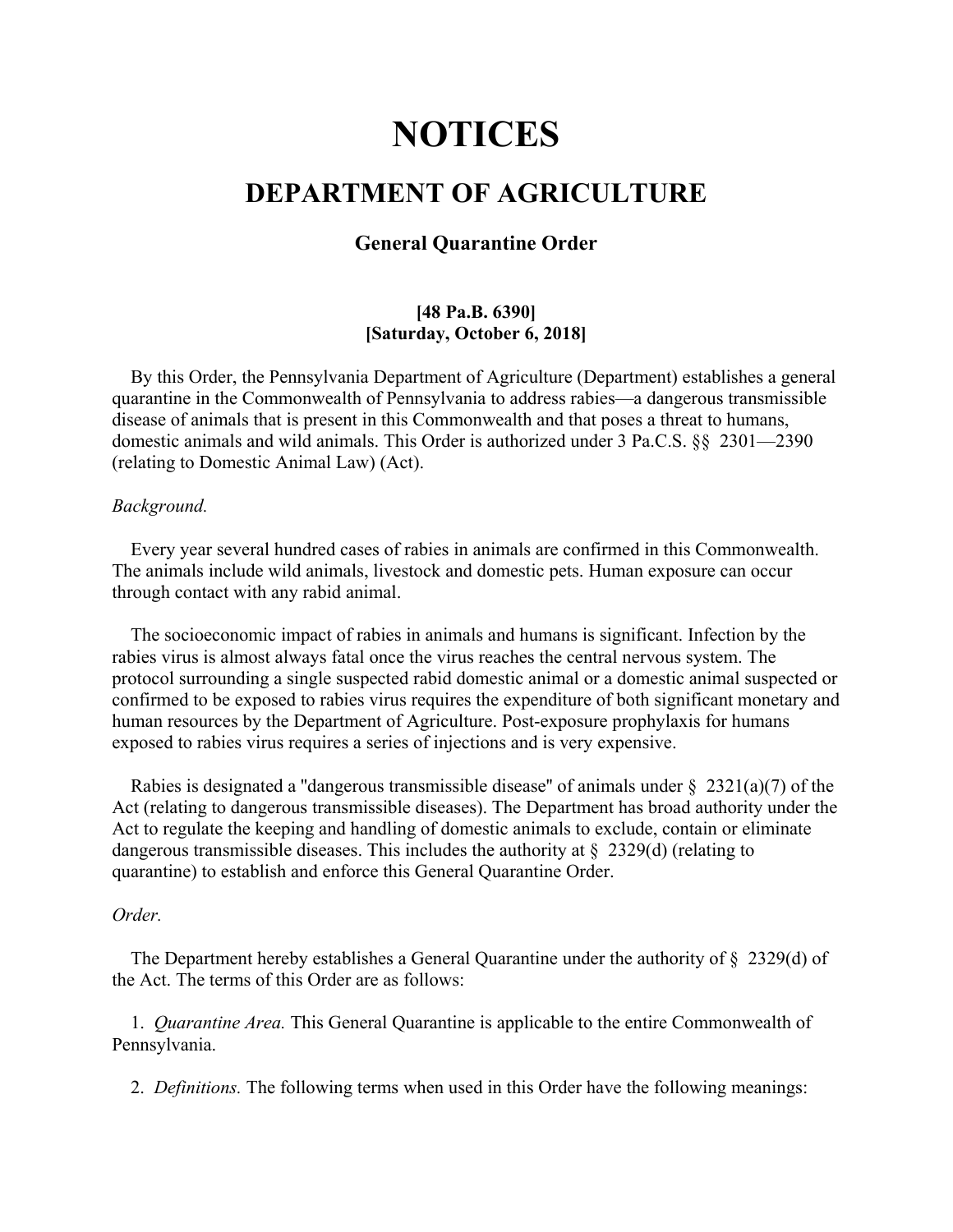*Cat*—Members of *Felis catus* species regardless of their location or relationship to humans.

*Compendium*—The most recent version of *The Compendium of Animal Rabies Prevention and Control* published by The National Association of State Public Health Veterinarians.

*Department*—The Department of Agriculture of the Commonwealth.

*Department of Health*—The Department of Health of the Commonwealth.

*Direct veterinary supervision*—Occurs when a veterinarian is on the premises and has given either oral or written instructions to a certified veterinary technician or noncertified employee and is easily and quickly available to assist the certified veterinary technician or the noncertified employee.

*Dog*—A domestic subspecies (*Canis lupus familiaris*) of the wolf. Domestic animal hybrids, such as a cross between a dog and a wolf, are not included in this definition.

*Domestic animal*—An animal maintained in captivity.

*Exposed to rabies*—A human or domestic animal that has been bitten or scratched so that the skin has been broken by a rabid animal or a suspected rabid animal, or that has had contamination of an open scratch or wound, eye, or mucous membrane with saliva or other potentially infectious material such as neural tissue. An animal with a wound of unknown origin may be considered to have been exposed to rabies virus if it was, in the opinion of a veterinarian or an official representative of the Department or the Pennsylvania Game Commission, likely to have been exposed to rabies virus.

*Official rabies test*—Fluorescent antibody, animal inoculation or other tests which have been approved by the USDA or the USPHS and which are conducted in a State laboratory or other facility designated by the Secretary.

*Person*—An individual, partnership, association or corporation.

*Quarantine*—Departmental restrictions upon the use, movement or other disposition of domestic animals, domestic animal products, equipment, facilities, vehicles, buildings and other articles required to eradicate, contain or otherwise control a dangerous transmissible disease or to control or prevent contamination by hazardous substances.

*Rabies*—A viral disease affecting the central nervous system of a mammal that is transmitted through contact with saliva or other potentially infectious material such as neural tissue from a rabid animal, including, but not limited to, a bite or scratch that breaks the skin or contact of saliva or other infectious material with a fresh open scratch, wound, an eye, or mucous membranes.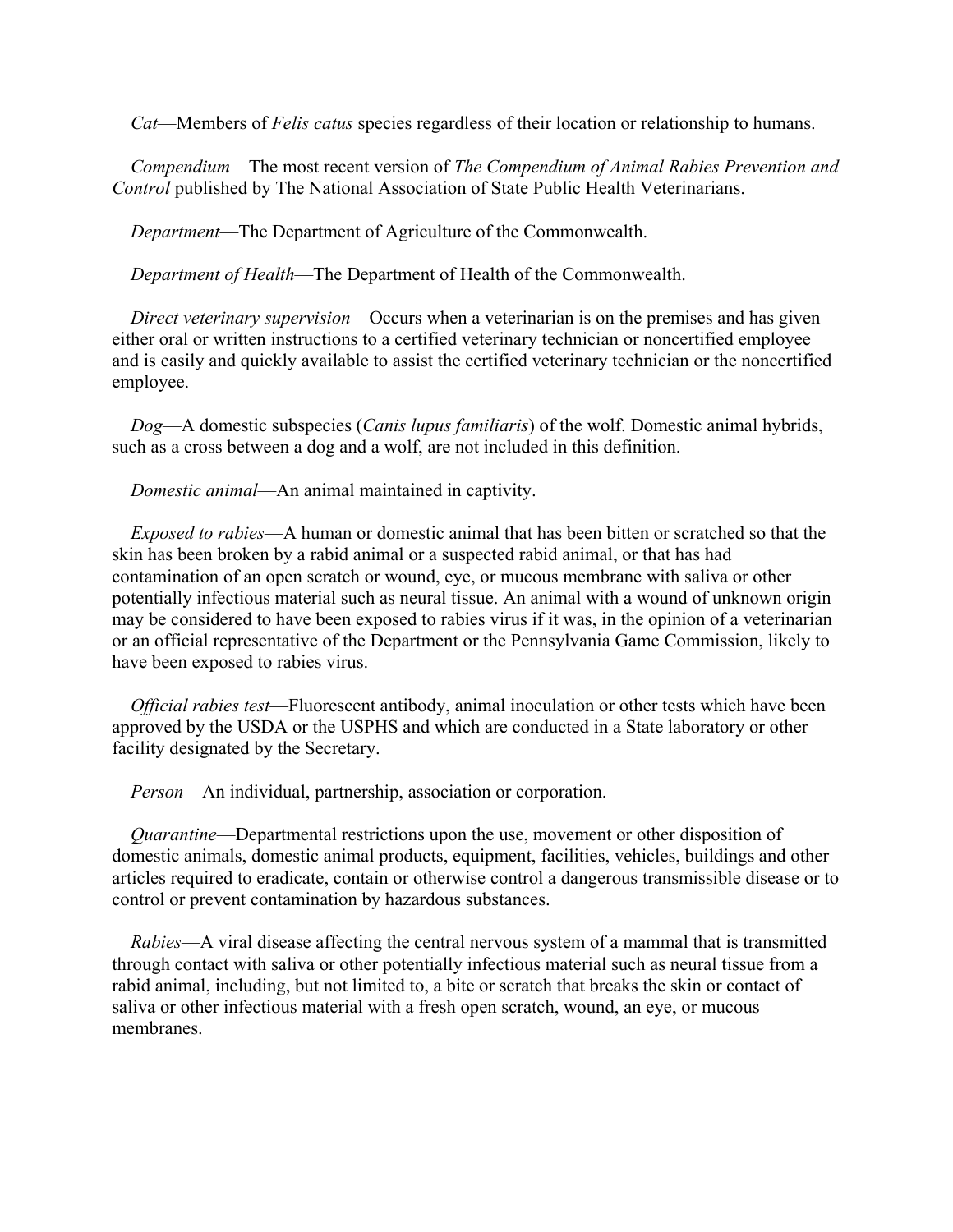*Rabies vaccine*—A product used to stimulate an immune response to rabies, licensed by the United States Department of Agriculture and listed in the current version of the National Association of State Public Health Veterinarians Rabies Compendium.

*Secretary*—The Secretary of Agriculture of the Commonwealth.

*Suspected rabid animal*—A mammal exhibiting behavior that is suggestive of infection with rabies in the opinion of the veterinarian, public health official or official representative of the department, the Department of Health or the Pennsylvania Game Commission.

*Vaccinated against rabies*—The status of an animal that:

a. has undergone administration of unexpired rabies vaccine in accordance with the specifications of the vaccine manufacturer:

i. by a licensed veterinarian; or

ii. under direct veterinary supervision; and

b. is a member of an animal species with respect to which the rabies vaccine has been approved for use.

*Veterinarian*—A licensed doctor of veterinary medicine.

3. *Human exposure.* Dogs, cats and other domestic animal bites, as well as other potential rabies virus exposure of humans, shall be reported to the Department of Health or local health authority.

4. *Reporting of suspected rabid animals.* A veterinarian, public health official, or official representative of the Department, the Department of Health, or the Pennsylvania Game Commission who suspects that a dog, cat or other domestic animal is exhibiting clinical signs consistent with rabies shall report the suspicion to the Department's Bureau of Animal Health and Diagnostic Services.

5. *Dogs, cats and domestic animals exposed to a confirmed or suspected rabid animal.*

a. *Unvaccinated or No Documentation of Vaccination.*

i. *General.* A dog, cat, or other domestic animal which, prior to exposure to a confirmed rabid or suspected rabid animal, was never vaccinated against rabies or where the owner or keeper can produce no proof of a prior vaccination shall be quarantined by the Department for a minimum of 120 days, unless euthanized.

ii. *Ferrets.* Paragraph (i) notwithstanding, a ferret which, prior to exposure to a confirmed rabid or suspected rabid animal, was never vaccinated against rabies or where the owner or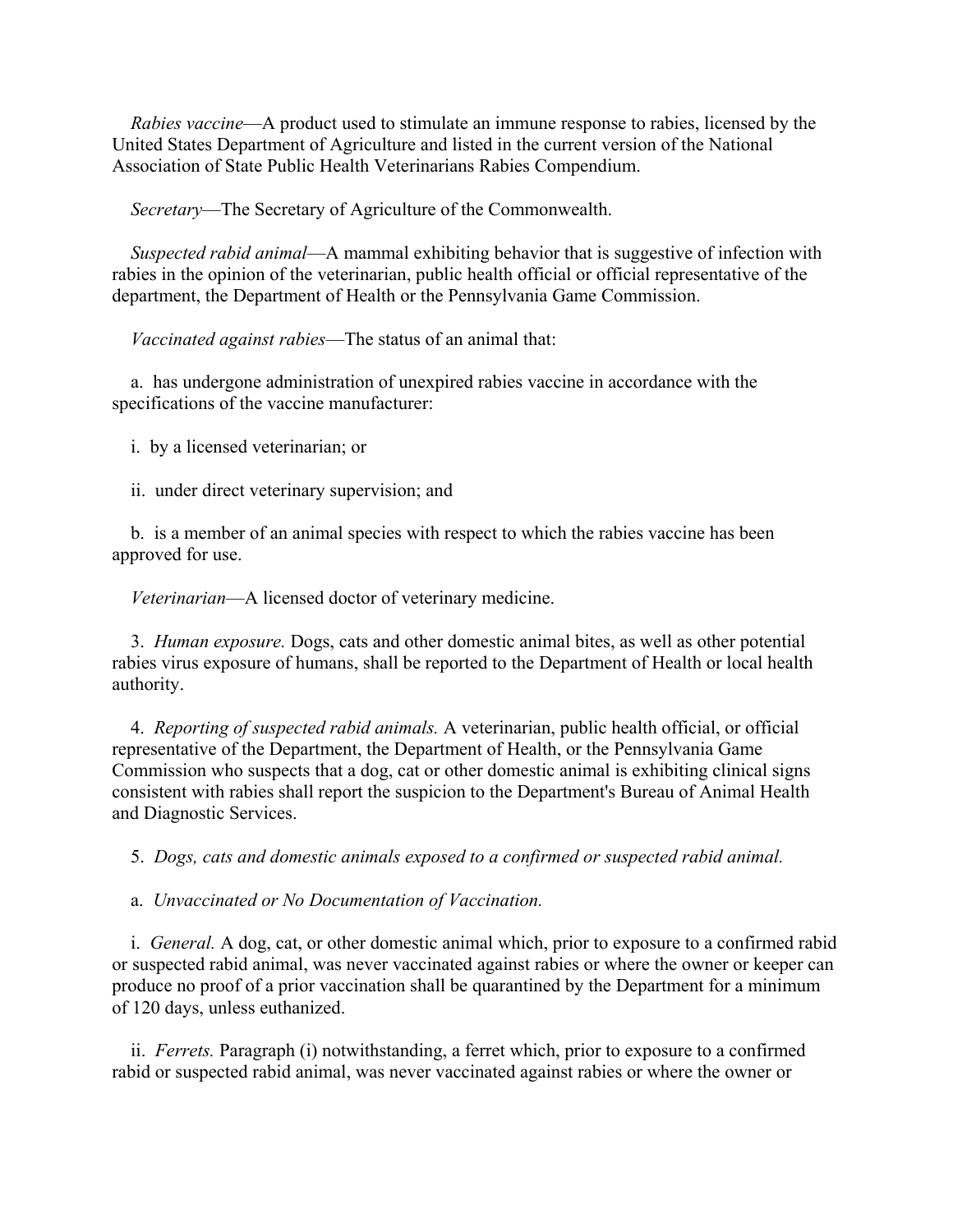keeper can produce no proof of a prior vaccination shall be quarantined by the Department for a minimum of 180 days, unless euthanized.

b. *Vaccinated and Exposed.* A dog, cat, or other domestic animal which has been exposed to a confirmed or suspected rabid animal and has a valid and current vaccination against rabies at the time of exposure, shall be observed for clinical signs of rabies by the owner or keeper for 45 days. Any suspicion of rabies shall be reported to the Department.

c. *Vaccinated within 28 Days of Exposure.* Subsection (b) notwithstanding, a dog, cat or other domestic animal that has received its initial vaccination against rabies within 28 days prior to the exposure or suspected exposure shall be quarantined by the Department for a minimum of 120 days, unless euthanized.

d. *Expired Vaccination.* A dog, cat or other domestic animal that was previously vaccinated against rabies, but where that vaccination has expired prior to exposure or suspected exposure may, at the discretion of the Department, be managed in accordance with either subsection (a) or (b).

e. *Animals for Human Food or Animal Food.* A domestic animal that is to be used as food for human or animal consumption, and which has been exposed to a confirmed or suspected rabid animal, but which is not exhibiting signs of rabies while under observation or quarantine, may, with the approval of the Department, be moved while under observation or quarantine to a licensed rendering plant or slaughtered for animal consumption if processed by cooking. Consumption of the animals after proper processing does not constitute a rabies exposure.

6. *Suspected rabid animals under quarantine.*

a. *General Restrictions.* A dog, cat or other domestic animal suspected of having rabies may not be released from quarantine until suspicion of rabies is dispelled or until the animal has died or has been euthanized. No tissues or secretions from that animal may be sold, transported, or used for human or animal consumption unless that animal was negative on an official rabies test.

b. *Required Testing of Dead Quarantined Animals.* A dog, cat, or other domestic animal that dies or is euthanized while quarantined for suspicion of having rabies that has exposed a human, dog, cat or another domestic animal shall be subjected to an official rabies test, and disposed of in accordance with Sections 2351—2357 of the Act (relating to disposal of dead domestic animals and animal waste).

7. *Extension of quarantine period.* The Department may, at its discretion, extend a quarantine period as it deems appropriate to protect and assure human or animal health. The Department may use information from the Compendium or other scientific protocols or studies in making this determination.

8. *Violations and Penalties.* Any person violating the requirements of this Order shall be subject to the penalties established at §§ 2383 and 2386 of the Act (relating to enforcement and penalties; civil remedy).